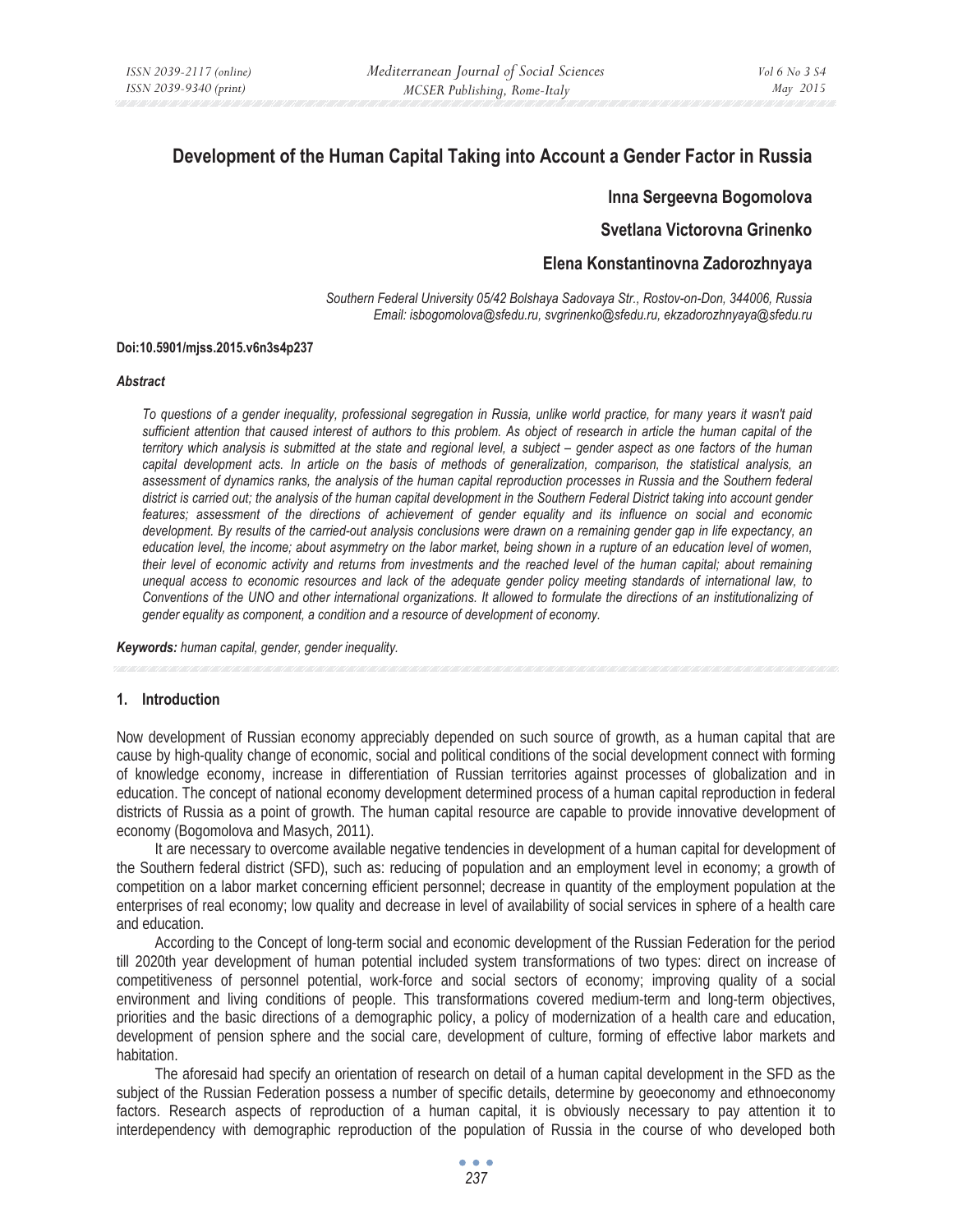quantitative and quality parameters taking into account regional specificity (Borovskaya et al., 2012).

## **2. Southern Federal District as Specific Segment of Russian Labor Market**

Specification of the presented indicators in a section of subjects about the SFD (tab. 2) is necessary for further research. The all-Russian tendencies remain in regions of the SFD: the greatest number of citizens have the secondary vocational education, approximately the higher and general education, at the same time a share of the population which has got a postgraduate education, rather low have equal number of persons. Data on the Astrakhan region differ a little – the maximum number of the population has secondary vocational educations at lower in comparison with other subjects of shares of the higher and postgraduate education. Statistical data testify that the population education level is higher; the level of its economic activity is higher. Existence of vocational education promotes also to employment opportunities. Higher education level allows the employment population to receive «better» workplaces: stable and bringing in higher income (Roshchina, 2005) that is to be demanded on a labor market.

**Table 2.** Structure of the population of Russia, the SFD and its subjects on an education level (%) (Regions of Russia. Socio-economic indexes. Statistical collection, 2012-2013)

|                           | Employment in economy |                      |                      |           |                   |         |       |             |                                            |
|---------------------------|-----------------------|----------------------|----------------------|-----------|-------------------|---------|-------|-------------|--------------------------------------------|
|                           | Vocational education  |                      |                      |           | General education |         |       |             |                                            |
|                           | postgraduate          | higher<br>(tertiary) | incomplete<br>higher | secondary | primary           | general | basic | lower basic | education<br>basic<br>without I<br>general |
| <b>Russian Federation</b> | 0,6                   | 22,8                 | 4,6                  | 31,2      | 5,6               | 18,2    | 11,0  | 5,4         | 0,6                                        |
| Southern Federal District | 0,6                   | 20,8                 | 4,1                  | 30,6      | 5,4               | 20,1    | 11,9  | 5,9         | 0,6                                        |
| Krasnodar Krai            | 0,5                   | 20,5                 | 4,0                  | 29,6      | 5,0               | 21,7    | 12,3  | 5,9         | 0,5                                        |
| Volgograd region          | 0,4                   | 20,7                 | 4,0                  | 32,5      | 5,8               | 19,0    | 11,1  | 5,8         | 0,7                                        |
| Rostov region             | 0,6                   | 21,6                 | 4,3                  | 30,0      | 6,0               | 18,9    | 11.9  | 6,1         | 0,6                                        |
| Astrakhan region          | 0,6                   | 18,1                 | 3,9                  | 35.1      | 5,0               | 18,2    | 11.9  | 6,1         | 1,1                                        |
| Republic of Adygea        | 0,5                   | 20,8                 | 4,1                  | 28,8      | 5,1               | 21,1    | 12,7  | 6,1         | 0,8                                        |
| Republic of Kalmykia      | 0,5                   | 21.7                 | 4,8                  | 27.5      | 3,7               | 22,3    | 12,1  | 6,2         | 1,2                                        |

Qualitative problems of the human capital development are connected with requirements of technological development of the Russian economy to qualified personnel. Owing to what improvement of quality of the human capital assumes education of new system of preparation and retraining of personnel, which would be adapted for modern conditions of innovative strategy of development of economy, including basic updating of all system of the social and labor relations (Labor in the USSR (The statistical reference book), 1932).

**Table 3.** The main socio-economic indexes of regions of the SFD in 2011 (Regions of Russia. Socio-economic indexes. Statistical collection, 2012-2013)

| GRP (billion<br>rubles)<br>Region of the SFD |        | Population (thou.<br>persons) |        |        | Average annual number<br>employment in economy<br>(thou. persons) | rubles) | Average per capita<br>money income (monthly | Investments into<br>fixed capital (billion<br>rubles) |      |
|----------------------------------------------|--------|-------------------------------|--------|--------|-------------------------------------------------------------------|---------|---------------------------------------------|-------------------------------------------------------|------|
|                                              | 2011   | 2011                          | 2012   | 2011   | 2012                                                              | 2011    | 2012                                        | 2011                                                  | 2012 |
| Krasnodar region                             | 1229,7 | 5284,5                        | 5330,2 | 2288,5 | 2328,3                                                            | 18796,0 | 21077,2                                     | 676                                                   | 797  |
| Volgograd region                             | 761,8  | 4260,6                        | 4254,6 | 1902,2 | 1912,4                                                            | 16010,3 | 17987,3                                     | 155                                                   | 198  |
| Rostov region                                | 498,9  | 2594,8                        | 2583,0 | 1226,1 | 1252,9                                                            | 14519.4 | 16066,4                                     | 101                                                   | 126  |
| Astrakhan region                             | 170,5  | 1015.0                        | 1013.9 | 448,5  | 442,5                                                             | 16032,0 | 17773,4                                     | 68                                                    | 81   |
| Republic of Adygea                           | 55.2   | 442.4                         | 444.4  | 151.9  | 152.0                                                             | 14271.6 | 17025,3                                     | 16                                                    | 15   |
| Republic of Kalmykia                         | 28.7   | 286.7                         | 284.1  | 113,6  | 113,0                                                             | 8829.4  | 10183.8                                     | Q                                                     | 14   |

Research of the human capital assumes need of the accounting of a factor of discrimination character – the gender conflict blocking an effective allocation of resources and undermining a basis of progressive social and economic

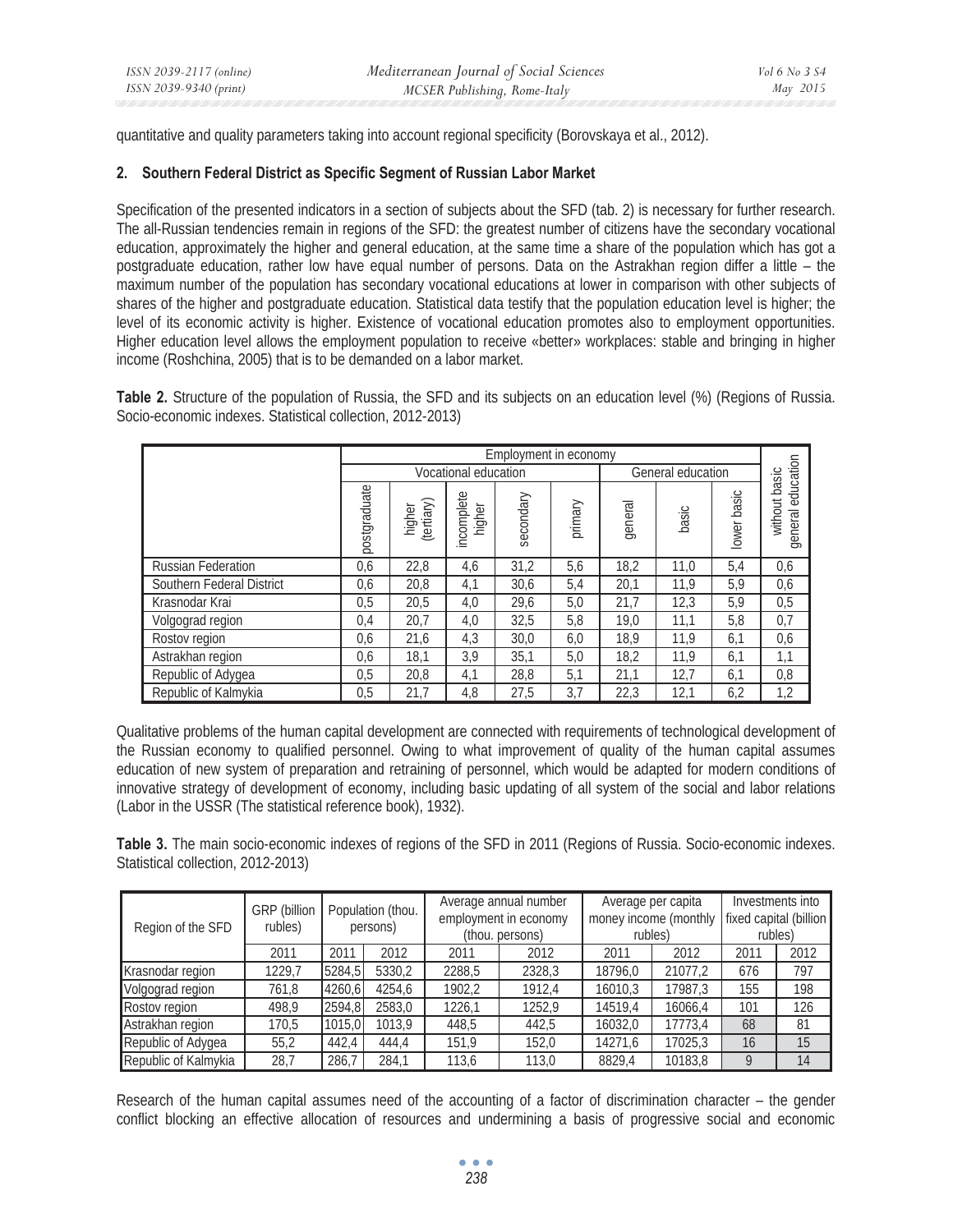| ISSN 2039-2117 (online) | Mediterranean Journal of Social Sciences | Vol 6 No 3 S4 |
|-------------------------|------------------------------------------|---------------|
| ISSN 2039-9340 (print)  | MCSER Publishing, Rome-Italy             | May 2015      |

dynamics through institutional fixing and formalization of an inequality of opportunities of individuals that is shown in structural deformation of society: growth of expenses of the management, the slowed-down growth of labor productivity and, as a result, braking of process of transition to an innovative way of economic development (Petukhova, 2008).

The analysis of position of gender groups in Russia shows that a basis of a gender inequality and discrimination are unequal position of men and women in the economic sphere (various return from the human capital, unequal access to economic resources) and remaining and even an amplifying inequality on health level. Localization of a such inequality and discrimination is caused by realization of a package of measures of long-term impact on society and its institutes (Petukhova, 2008).

The assessment of a level of development of the human capital in the region is based on indicators of social and economic development of the subjects which are a part of the SFD leading regions in which are Krasnodar Krai, the Rostov and Volgograd regions (tab. 3): the most part of the population, the gross regional product (GRP) high level lives in them, the average monthly nominal added salary, the average per capita monetary income.

## **3. Influence of gender factors on Development of the Human Capital of the Local Territory**

In the international practice, pay special attention to the gender indicators, which are important at an assessment of the human capital, as the factor influencing quality, mobility, qualification characteristics of a work-force. Tendencies of involvement of women in a labor market differ in different economic systems that defined high employment of women in Russia as a result of existence of centrally operated economy (Ogloblin, 2005). It is confirmed by the analysis of concentration of women in the economy branches, presented in tab. 4.

|                                                                   | 1980     | 1985     | 1990     | 1996     | 2000     | 2005 | 2010     | 2012 |
|-------------------------------------------------------------------|----------|----------|----------|----------|----------|------|----------|------|
| TOTAL                                                             | 52       | 52       | 52       | 47       | 48       | 49   | 49       | 49   |
| Agriculture                                                       | 42       | 41       | 40       | 34       | 39       | 39   | 35       | 36   |
| Industry                                                          | 49       | 48       | 48       | 41       | 43       | 43   | 41       | 40   |
| Construction                                                      | 29       | 28       | 27       | 24       | 22       | 19   | 16       | 15   |
| Wholesale and retail trade                                        | 80       | 79       | 80       | 62       | 60       | 61   | 62       | 62   |
| Hotels and restaurants                                            | $\cdots$ | $\cdots$ | $\cdots$ | $\cdots$ | 84       | 78   | 77       | 77   |
| Transport and communication                                       | 25       | 25       | 25       | 26       | 29       | 31   | 28       | 27   |
| Communication                                                     | 71       | 71       | 71       | 62       | $\cdots$ |      | $\cdots$ |      |
| <b>Financial activity</b>                                         | 87       | 89       | 90       | 74       | 65       | 64   | 67       | 67   |
| Operations with real estate, rent and service                     | $\cdots$ | $\cdots$ | $\cdots$ | $\cdots$ | 45       | 44   | 42       | 42   |
| Public administration and ensuring military safety                | 69       | 71       | 67       | 50       | 33       | 38   | 40       | 41   |
| Education                                                         | 79       | 78       | 78       | 82       | 79       | 80   | 81       | 81   |
| Health care and providing social services                         | 85       | 84       | 83       | 82       | 82       | 82   | 80       | 80   |
| Providing other municipal, social, personal and other<br>services | 54       | 54       | 52       | 46       | 52       | 67   | 69       | 70   |

**Table 4.** Branch concentration of women in economy of Russia, 1980-2012, % (The Russian Federation in 1992 (Statistical year-book), 1993; Labor in the USSR (The statistical reference book), 1932)

The share of women among taken in economy according to 1932 made 27%, by 1950 grew and reached level of 41% and in 1960 (in 10 years) changed on 18 points – 59% – the most observed value. Military and post-war years fell on this period – women owing to the objective reasons assumed man's work in the years of World War II and continued to work in a priori man's branches during the economic recovery, at the same time being the period of restoration of demographic balance (tab. 5). By 1969 level made 50% and after that changes happened within 3 points and by 2012 the share of women among the busy made 49%.

Accepting the approach which is based on definition of existence of a gender segregation at difference of an employment rate of women/men in branch from an employment rate of women in economy as a whole, it should be noted the following tendencies, including basic 1980:

- in base year to «man's» branches (concentration of men from 70%) construction and transport, to «female» (concentration of women is higher than 70%) – trade, communication, financial activity, public administration and insurance, belonged to intermediate branches – agriculture and processing productions;
- next 10 years (by 1990) growth of man's participation in spheres of agriculture and public administration is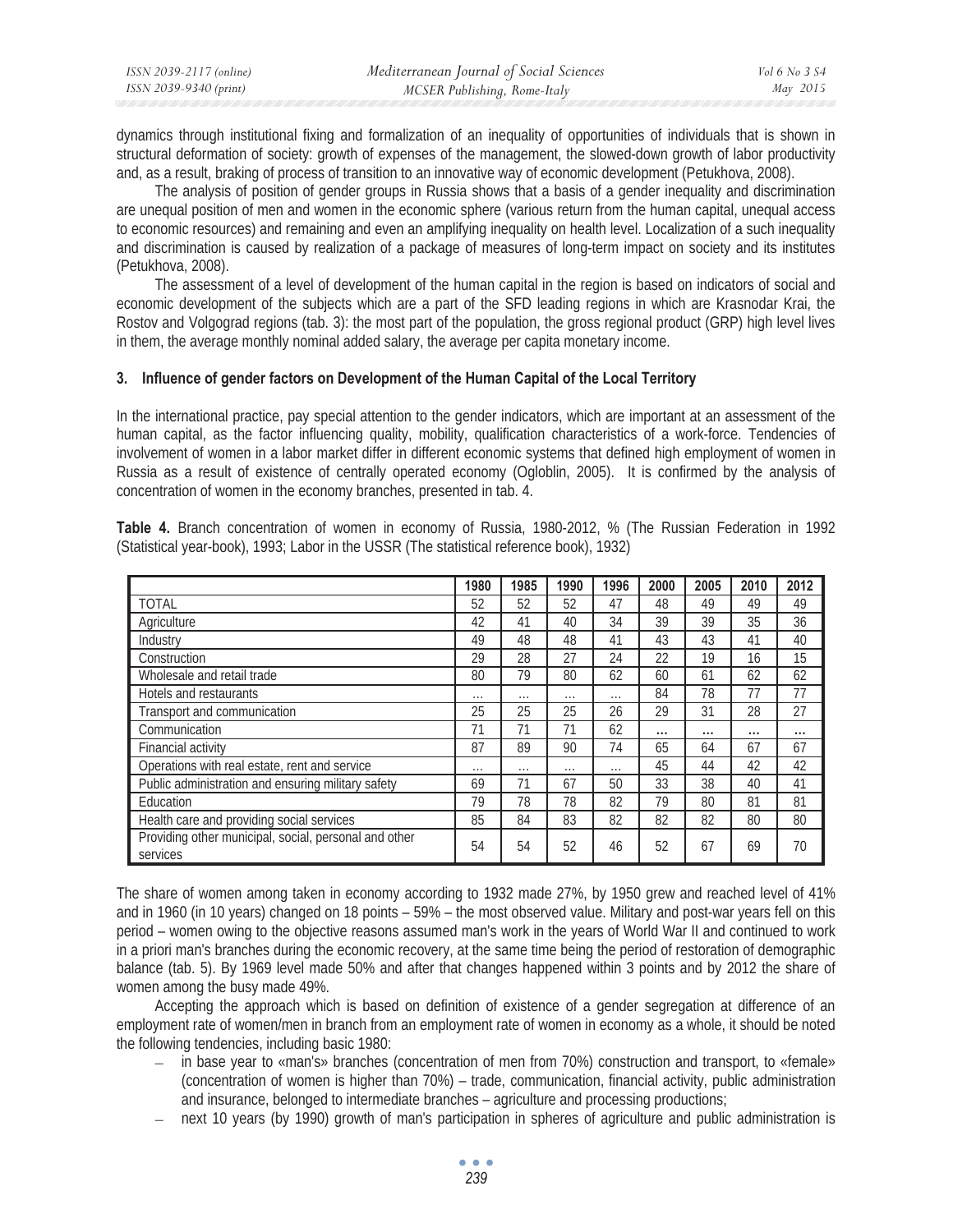observed, and it is rather «leaving» of women the called branches owing to automation of a number of processes. It should be noted also that in both branches of the woman held low-paid positions and workplaces;

- next decade further advance of men in the above-designated branches, and also trade, communication, the financial sphere is observed;
- by 2012 agriculture almost «man's» branch (64% of men), in construction of the woman are actually forced completely out from branch (85% of men), in trade and public administration – the share of men grew twice, in financial activity  $-$  by 2,5 times.

The researchers working within the theory of gender testify that professional «preferences» of women are caused not by physiological distinctions, and a certain way of public life (Youth in Russia. Statistical collection, 2010). The gender gap is defined by set of factors, among which, certainly, regional distinctions.

The analysis of gender indicators of subjects of the SFD (tab. 6) testifies to existence of a gender inequality in the field of compensation against excess of number of women as a part of a work-force: the number of women in all regions exceeds the number of the men, the greatest excess is observed in the Volgograd region.

**Table 5.** Share of women in population of the USSR (Number, structure and movement of the population of the USSR. Statistical materials, 1965)

| Age groups             | 1939 year | 1959 year | 1964 year |
|------------------------|-----------|-----------|-----------|
| $20 - 24$              | 52%       | 51%       | 50%       |
| $25 - 29$              | 51%       | 51%       | 51%       |
| $30 - 34$              | 50%       | 55%       | 51%       |
| $35 - 39$              | 53%       | 61%       | 55%       |
| $40 - 44$              | 54%       | 62%       | 61%       |
| $45 - 49$              | 55%       | 62%       | 62%       |
| $50 - 54$              | 55%       | 62%       | 62%       |
| $55 - 59$              | 60%       | 67%       | 63%       |
| $60 - 64$              | 59%       | 65%       | 66%       |
| $65 - 69$              | 60%       | 65%       | 67%       |
| 70 years also are more | 63%       | 68%       | 69%       |

In all regions of the SFD the greatest level of economic activity is shown by men, also at men in all regions level of a salary is higher, than at women that testifies to lower extent of participation of women in work and more limited opportunities of employment of women on primary and secondary segments of a labor market. Certainly, gender disproportions in a context of development of the human capital are defined by a set of factors among which it should be noted essential negative influence of existence and number of children. This result is easily explainable, after all on women the main loading connected with the birth and education of children (Roshchin, 2003) lays down.

In the Astrakhan region the salary of men is 45% higher than at women, in other regions the difference makes 30- 35%. Only in the Republic of Kalmykia the lowest value of this indicator, namely, – 21% is observed. Thus, it is less than unemployment women, than unemployment men in all regions of the SFD. The difference in earnings of men and women, as a rule, is explained by an inequality in distribution of men and women by separate professions and branches (a horizontal segregation), an inequality in a salary within professions and kinds of activity (a vertical segregation), and a low estimate of that work in which women are engaged. If distinctions in qualitative characteristics of labor of men and women were the main cause of unequal remuneration, it would be possible to expect that identical indicators of a level of economic activity and an education level will lead and to identical level of a salary, however it does not occur (Roshchin, 2005).

To problems of gender equality in Russia it is not paid sufficient attention, programs aren't realized, the statistics doesn't gather. Owing to these reasons, data on distribution being trained on various levels of training are available only as a whole about the country. Assuming analogousness of tendencies, it should be noted that according to programs of primary vocational education during the period from 2000 to 2012 were education from 38 to 36% of women, according to programs of secondary vocational education in the public and municipal authorities for the same period it was education from 50 to 46% of women, according to higher education programs – level practically didn't change – 57-56%. Thus in postgraduate education growth of participation of women – for postgraduate study from 43% in 2007 to 46% in 2011 is observed, for doctoral studies – growth made 2% and in 2011 this indicator made 48% of being education women. These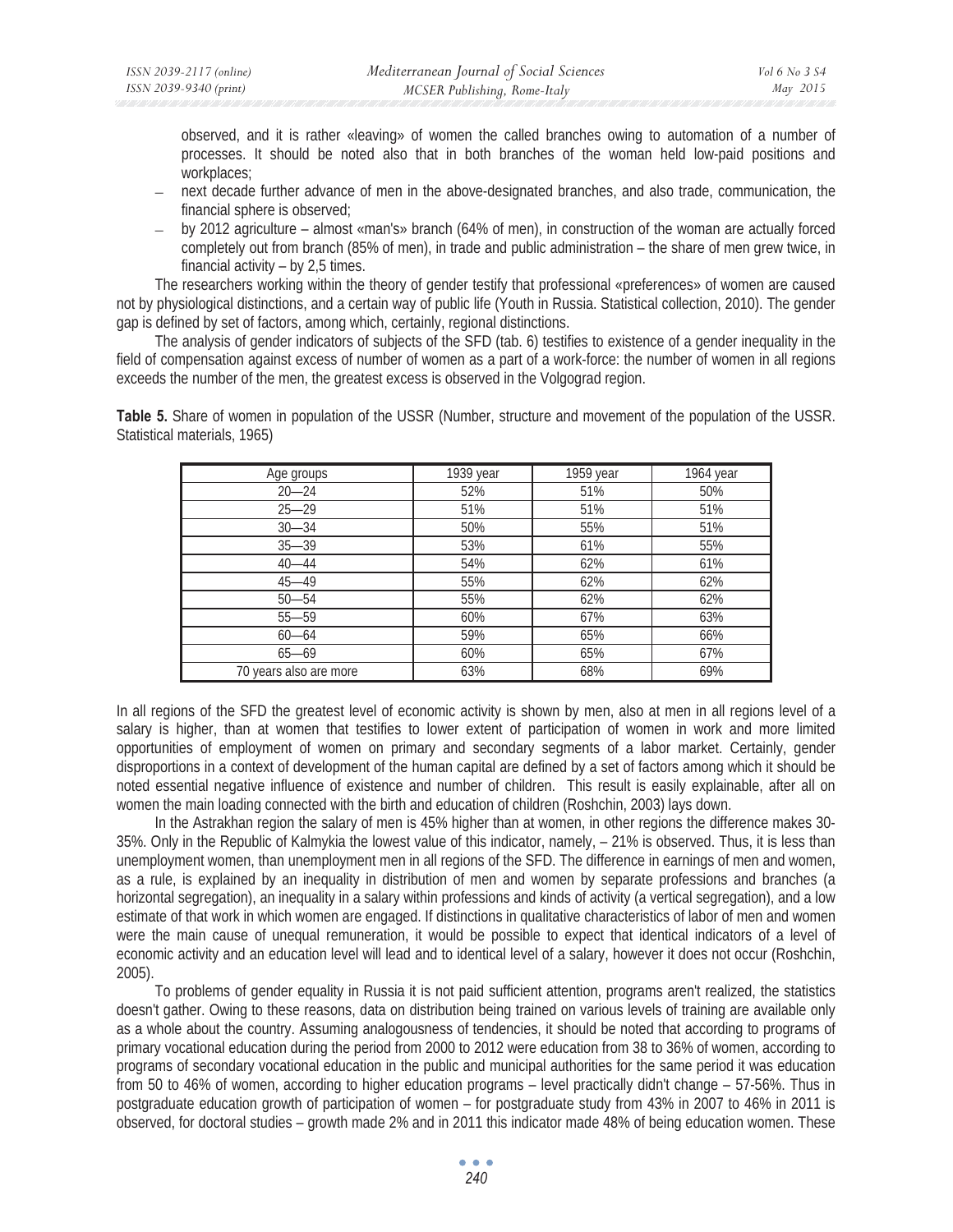data confirm distinctions in structure of the human capital: women on the average have higher education level, but give preference to arts and pedagogical education. As other factors the saved up experience, the professional life – women interrupt work during the birth and childrearing, thus experience which is actual for career, collects just during those periods of life cycle and at that age when women have a high probability of a break in work. Thus, they can lose launching sites to men. (Roshchin and Solntsev, 2006).

**Table 6.** The analysis of gender groups of regions of the Southern Federal District on a level of economic activity, a salary and to structure of the unemployed, 2011 (Women and men of Russia. Statistical collection, 2012)

| Regions of the Southern<br><b>Federal District</b> |      | Economically active<br>population on the average for<br>a year $(\%)$ |       | Average monthly wages of<br>employees of organizations<br>(rub) | Relation wages of<br>women to a wages of | Structure of the<br>unemployed (%) |        |  |
|----------------------------------------------------|------|-----------------------------------------------------------------------|-------|-----------------------------------------------------------------|------------------------------------------|------------------------------------|--------|--|
|                                                    | male | female                                                                | male  | female                                                          | men $(\%)$                               | male                               | female |  |
| Krasnodar Krai                                     | 71.9 | 57.4                                                                  | 23155 | 14655                                                           | 63                                       | 81                                 | 73     |  |
| Volgograd region                                   | 72.2 | 59.5                                                                  | 22026 | 14289                                                           | 65                                       | 82                                 | 76     |  |
| Rostov region                                      | 72.5 | 60.3                                                                  | 20828 | 13878                                                           | 67                                       | 50                                 | 42     |  |
| Astrakhan region                                   | 76.6 | 61,9                                                                  | 24168 | 13252                                                           | 55                                       | 24                                 | 24     |  |
| Republic of Adygea                                 | 68.5 | 55.7                                                                  | 16749 | 11967                                                           |                                          | 10                                 |        |  |
| Republic of Kalmykia                               | 72.4 | 61.7                                                                  | 13297 | 10511                                                           | 79                                       | 12                                 |        |  |

The social construction of a female gender assumes big alternativeness of behavior. Women can be realized both in the business sphere, and in family, or to resort to the mixed strategy of a combination of employment. Men have no such alternativeness, for them career, success – the only option of behavior. The social construction of a man's gender is set much more rigidly and is uncontested. Success, and understood as success outside family life, success in the business sphere, is one of system parameters of a man's gender. Besides, for the SFD the ethnoeconomic and geoeconomic factors defining a role of the woman in a family (the Republics of Adygea, Kalmykia) and branch orientation of regions with prevailing agriculture and a recreational complex are important.

It should be noted preservation of the Russian dependence also: the stable situation on a labor market leads to decrease in competitiveness of women. Thus, women use the strategy of a survival defining big, in comparison with men, readiness for decrease in the social and professional status more often. It leads to that, despite the minimum and being reduced gender inequality in the employment, steady remains both horizontal, and the vertical professional segregation of women causing considerable gender disproportions in compensation.

The relation of a salary of women and men about the country averaged 64% in 2011 – the same level is observed in the Rostov region and Krasnodar Krai. Thus, the lowest level of a salary of women – 55% is observed in the Astrakhan region, the highest – in the Republic of Kalmykia. It finds an explanation in branch orientation of the subject of the SFD – in the Astrakhan region the maximum share of VRP is the share of «man's» branches – mining (19,2%), construction (12,5%), transport and communication (12,2%), and in the Republic of Kalmykia on agriculture (34,2%), public administration (16,6%) where salaries are distributed more evenly. Besides, in Kalmykia the high share of VRP (maximum in the SFD) is the share of health care and rendering social services – 7,1% and education – 6,6% which also assume almost equal compensation – the indicator across Russia made in 2011 83,3% and 89% respectively that once again testifies to a gender inequality of level of the human capital and compensation corresponding to it.

These conclusions are confirmed also by FSSS RF researches: comparison of compensation of men and the women entering the same categories of the personnel showed that on all categories the average salary of men exceeded an average salary of women. This indicator fluctuates from 57% in the establishments, which are carrying out activity on the organizations of rest and entertainments, culture and sports, to 96% in the organizations, which are carrying out production and distribution of the electric power, gas and water.

It should be noted that Russia constantly reduces the positions in a rating of gender discrimination in the countries, presented Global Gender Gap Report-2013 (fig. 5).

Since 2006 Russia lowered the positions on 12 points and takes in 2013 61 places among 134 countries, thus showing positive dynamics only on participation of women in policy and health indicators that compensated falling of level of economic participation of women on 20 points – from 22 places on 42, and also level of availability of education – on 27 positions. This situation is directly connected with lack of the gender policy, institutes providing its realization, the acts regulating gender equality in access to education, to leading posts, policy.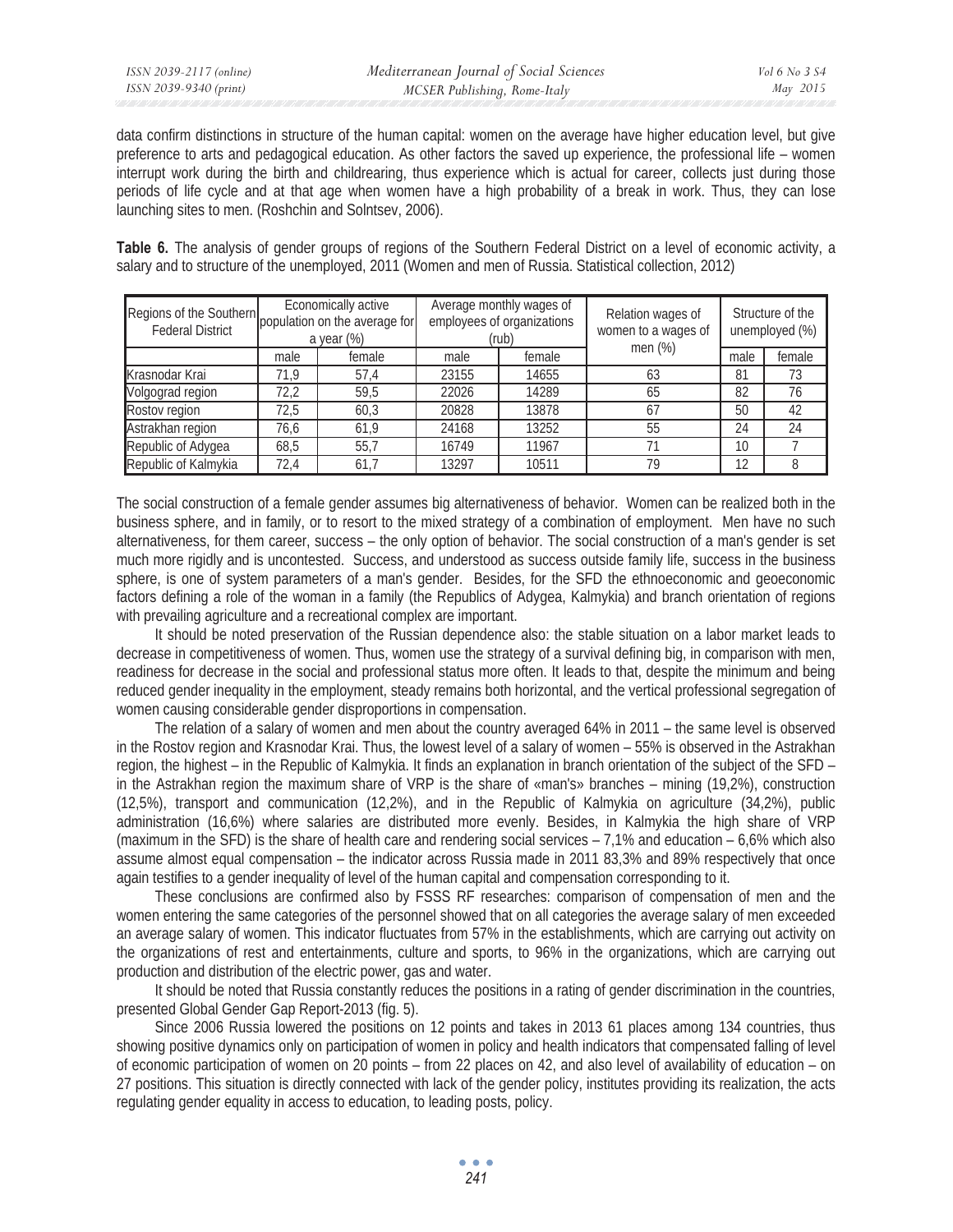

**Figure 5.** Positions of Russia in a rating of gender discrimination (Work and employment in Russia. 2013: Statistical collection, 2013)

## **4. Concluding Remarks**

In conclusion, of the above it is possible to allocate the following main problems of achievement of gender equality in Russia:

- remaining gender gap in life expectancy, an education level, the income;
- asymmetry on a labor market which is shown that the education level of women is higher, unemployed among women is less, than among men, however, the income and a level of economic activity of men is higher, than at women;
- unequal access to economic resources;
- lack of the adequate gender policy meeting standards of international law, to Conventions of the UNO and other international organizations.

In strategy of development of the international organizations a problem of gender equality as the component of social and economic development takes a priority place when forming a state policy. The thesis of achievement of gender equality in a context of social justice and thesis about gender equality as the factor defining sustainable social and economic development are reasoned. Use of world experience staticizes need of an institutionalization of gender equality and for Russia. This process happens in many states, is declared by the international organizations (the UNO, the World Bank and so forth) world forums. In Russia there is no the institute/mechanism allocated with special powers, defining the directions and programs of achievement of the gender equality, possessing sufficient resource potential for implementation of the called functions and the solution of problems of a gender segregation. The gender inequality negatively influences society development as a whole and its social and economic component in particular, causing increase of expenses of wellbeing, work decline in production, delay of economic growth, GDP growth and the income per capita. The institutionalizing of development of the gender equality which is not only an important component of the human capital level growth, but also a condition of innovative transformation of economy has to become permission of current situation. The national paradigm of development of gender equality has to include not only formal institutes, but also informal rules, norms and the structures supplementing each other that will allow reaching synergetic effect and goals of transformation of economy.

The results of research presented in this paper were obtained with the financial support of the Ministry of Education of the Russian Federation within the framework of the project "Creation of a plant for manufacture of multifunctional mobile hardware-software complex of prolonged cardiac monitoring and ergometry" by government decree № 218 of 09.04.2010, the research was carried out in the FSAEI HPE SFU (SFedU).

# **References**

Beglova, E.I. (2010). Youth unemployment: prime problem of a modern labor market. Economy and management – economic sciences, 11(72), 172-175.

Bendyukov, M.A., Savrilova, N.S., Solomin, I.L. (2007). Research of features of system of the relations of the unemployed to various aspects of unemployment. News of RSPU (Herzen university), 30, 31-46.

Bechvaya, M.R., Borovskaya, M.A., Masych, M.A. (2012). Analysis of modern system of the social and labor relations. SFEDU News.